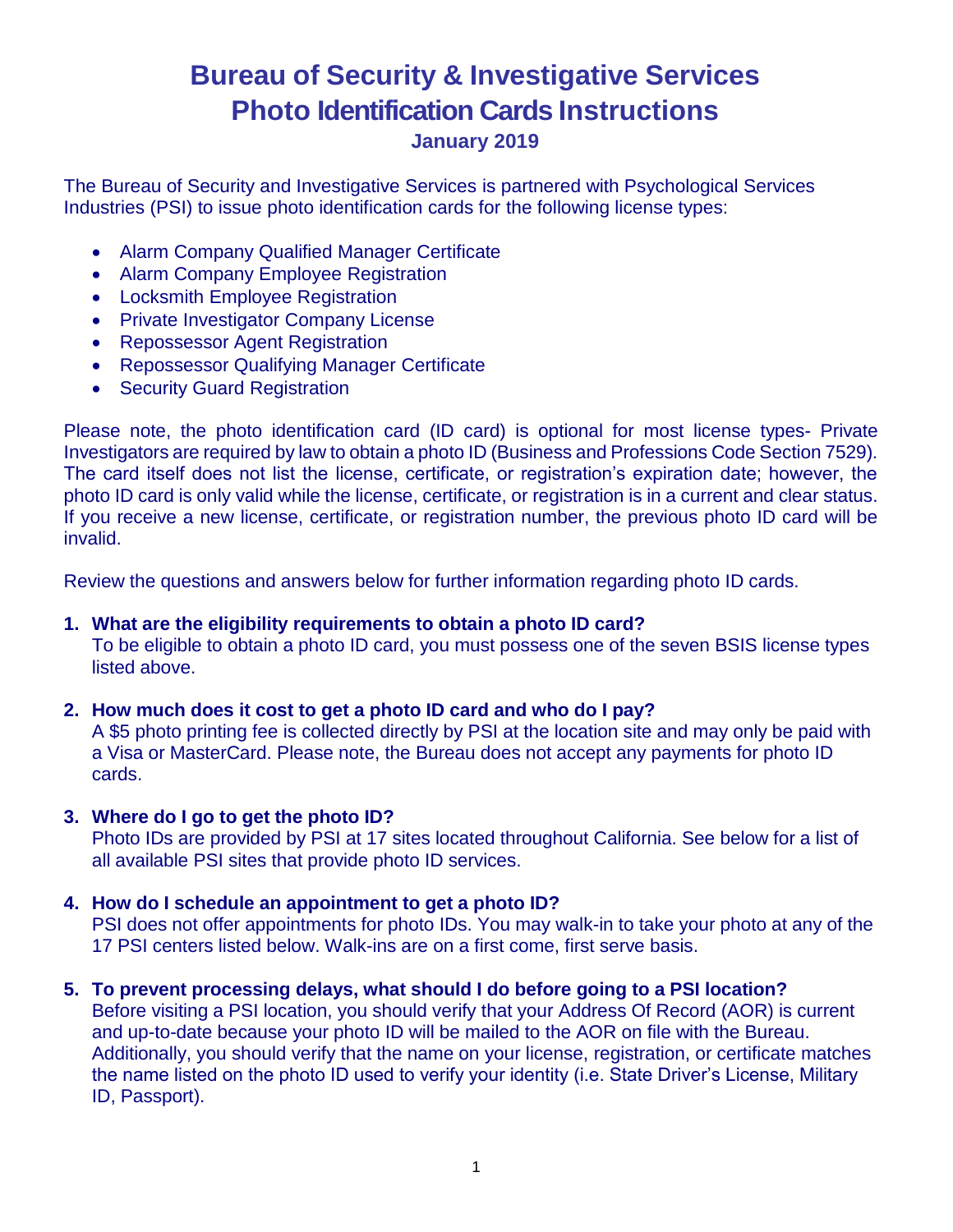## **6. How do I find out what AOR the Bureau has on file for my license, registration, or certificate?**

To verify your AOR, log-in or create an account online in [BreEZe.](https://www.breeze.ca.gov/) If your address has changed, you can submit an address change request online, which will update the Bureau's records automatically.

**7. The name on my license, registration, or certificate does not match my CA driver's license, passport, or military ID. Will PSI be able to take my photo and issue a photo ID?**  No. The name on your license, registration, or certificate must match the name listed on your photo ID used to verify your identity (i.e. State Driver's License, Military ID, Passport). If your name does not match, you must correct it with the Bureau before going to the PSI location. You can either [submit a name change request online](https://www.breeze.ca.gov/) in BreEZe or you can complete the *[Notification](https://www.bsis.ca.gov/forms_pubs/personal_namechange.pdf)  [of Name Change](https://www.bsis.ca.gov/forms_pubs/personal_namechange.pdf)* form and mail it to the Bureau. **Reminder: include all required documentation in order to prevent processing delays.** Once your name has been corrected in the Bureau's records, you can visit a PSI location to obtain a photo ID.

## **8. What do I need to bring to the PSI location?**

Before visiting PSI to obtain your photo ID, call the nearest location (see below for list) to ensure that the center is open and able to process your request. You will need to bring payment of \$5 (Visa or MasterCard only) **and** a valid photo ID (e.g. State Driver's License, Military ID, Passport, etc.) to receive a photo ID.

## **9. When will I receive the photo ID?**

You should receive your photo ID in the mail within 10 business days.

**10.It has been over 10 business days and I haven't received my photo ID, what should I do?**  If you haven't received your photo ID after 10 business days, contact the PSI location where you originally went to take the photo and ask staff to check on the status of your photo ID card.

The following are the PSI centers where you may get your photo taken:

## **ANAHEIM**

[2301 W. LINCOLN AVE, SUITE 252](https://www.google.com/maps/place/2301+W+Lincoln+Ave+%23252,+Anaheim,+CA+92801/@33.8329974,-117.9660333,17z/data=!3m1!4b1!4m5!3m4!1s0x80dd29991283c61f:0xa6275bbdd289325e!8m2!3d33.8329974!4d-117.9638446) [ANAHEIM, CA 92801](https://www.google.com/maps/place/2301+W+Lincoln+Ave+%23252,+Anaheim,+CA+92801/@33.8329974,-117.9660333,17z/data=!3m1!4b1!4m5!3m4!1s0x80dd29991283c61f:0xa6275bbdd289325e!8m2!3d33.8329974!4d-117.9638446) (714) 254-1453

## **ATASCADERO**

[7305 MORRO RD,](https://www.google.com/maps/place/7305+Morro+Rd+%23201A,+Atascadero,+CA+93422/@35.4782803,-120.6675617,417m/data=!3m1!1e3!4m5!3m4!1s0x80ece82cb702821d:0x24e73797dd022b61!8m2!3d35.4786682!4d-120.6664986) SUITE 201A [ATASCADERO, CA 93422](https://www.google.com/maps/place/7305+Morro+Rd+%23201A,+Atascadero,+CA+93422/@35.4782803,-120.6675617,417m/data=!3m1!1e3!4m5!3m4!1s0x80ece82cb702821d:0x24e73797dd022b61!8m2!3d35.4786682!4d-120.6664986) (805) 462-8983

**BURBANK** [2835 N. NAOMI STREET, SUITE 110](https://www.google.com/maps/place/2835+N+Naomi+St+%23110,+Burbank,+CA+91504/@34.2047428,-118.3404875,712m/data=!3m2!1e3!4b1!4m5!3m4!1s0x80c295017ef421bb:0xf88957717ea2bd03!8m2!3d34.2047428!4d-118.3404875) [BURBANK](https://www.google.com/maps/place/2835+N+Naomi+St+%23110,+Burbank,+CA+91504/@34.2047428,-118.3404875,712m/data=!3m2!1e3!4b1!4m5!3m4!1s0x80c295017ef421bb:0xf88957717ea2bd03!8m2!3d34.2047428!4d-118.3404875) CA 91504 (818) 566-9882

## **CARSON**

[17420 AVALON BLVD, SUITE 205](https://www.google.com/maps/place/17420+S+Avalon+Blvd+%23205,+Carson,+CA+90746/@33.8727819,-118.2654073,715m/data=!3m2!1e3!4b1!4m5!3m4!1s0x80c2cac4a712b997:0x58dee5dbbfa4c1c5!8m2!3d33.8727819!4d-118.2654073) [CARSON, CA 90746](https://www.google.com/maps/place/17420+S+Avalon+Blvd+%23205,+Carson,+CA+90746/@33.8727819,-118.2654073,715m/data=!3m2!1e3!4b1!4m5!3m4!1s0x80c2cac4a712b997:0x58dee5dbbfa4c1c5!8m2!3d33.8727819!4d-118.2654073) (310) 400-7393

#### **EL MONTE – SANTA FE SPRINGS**

[10330 PIONEER BOULEVARD, SUITE 285](https://www.google.com/maps/place/10330+Pioneer+Blvd+%23285,+Santa+Fe+Springs,+CA+90670/@33.9424757,-118.0813118,715m/data=!3m2!1e3!4b1!4m5!3m4!1s0x80c2d2f64485bc35:0x7e03d0ac12a51c11!8m2!3d33.9424757!4d-118.0813118)  [SANTA FE SPRINGS, CA 90670](https://www.google.com/maps/place/10330+Pioneer+Blvd+%23285,+Santa+Fe+Springs,+CA+90670/@33.9424757,-118.0813118,715m/data=!3m2!1e3!4b1!4m5!3m4!1s0x80c2d2f64485bc35:0x7e03d0ac12a51c11!8m2!3d33.9424757!4d-118.0813118) (562) 325-8113

#### **FRESNO**

[351 E. BARSTOW, SUITE 101](https://www.google.com/maps/place/351+E+Barstow+Ave+%23101,+Fresno,+CA+93710/@36.8152817,-119.7824345,690m/data=!3m2!1e3!4b1!4m5!3m4!1s0x80945d673775975f:0xe982eee81b43667d!8m2!3d36.8152817!4d-119.7824345) [FRESNO, CA 93710](https://www.google.com/maps/place/351+E+Barstow+Ave+%23101,+Fresno,+CA+93710/@36.8152817,-119.7824345,690m/data=!3m2!1e3!4b1!4m5!3m4!1s0x80945d673775975f:0xe982eee81b43667d!8m2!3d36.8152817!4d-119.7824345) (559) 538-3975

## **HAYWARD**

[24301 SOUTHLAND DRIVE, SUITE B-1](https://www.google.com/maps?q=24301+SOUTHLAND+DRIVE,+SUITE+B-1+HAYWARD,+CA+94545&rlz=1C1GCEB_enUS819US819&um=1&ie=UTF-8&sa=X&ved=0ahUKEwjljL_4joffAhUOHDQIHQUSDVoQ_AUIDigB)  [HAYWARD, CA 94545](https://www.google.com/maps?q=24301+SOUTHLAND+DRIVE,+SUITE+B-1+HAYWARD,+CA+94545&rlz=1C1GCEB_enUS819US819&um=1&ie=UTF-8&sa=X&ved=0ahUKEwjljL_4joffAhUOHDQIHQUSDVoQ_AUIDigB) (510) 901-7992

## **REDDING**

[2861 CHURN CREEK, UNIT C](https://www.google.com/maps/place/2861+Churn+Creek+Rd+UNIT+C,+Redding,+CA+96002/@40.5661089,-122.3523488,17z/data=!3m1!4b1!4m5!3m4!1s0x54d2eca46e5365b9:0xefb058b56f58aedd!8m2!3d40.5661089!4d-122.3523488)  [REDDING, CA 96002](https://www.google.com/maps/place/2861+Churn+Creek+Rd+UNIT+C,+Redding,+CA+96002/@40.5661089,-122.3523488,17z/data=!3m1!4b1!4m5!3m4!1s0x54d2eca46e5365b9:0xefb058b56f58aedd!8m2!3d40.5661089!4d-122.3523488) (530) 319-3615